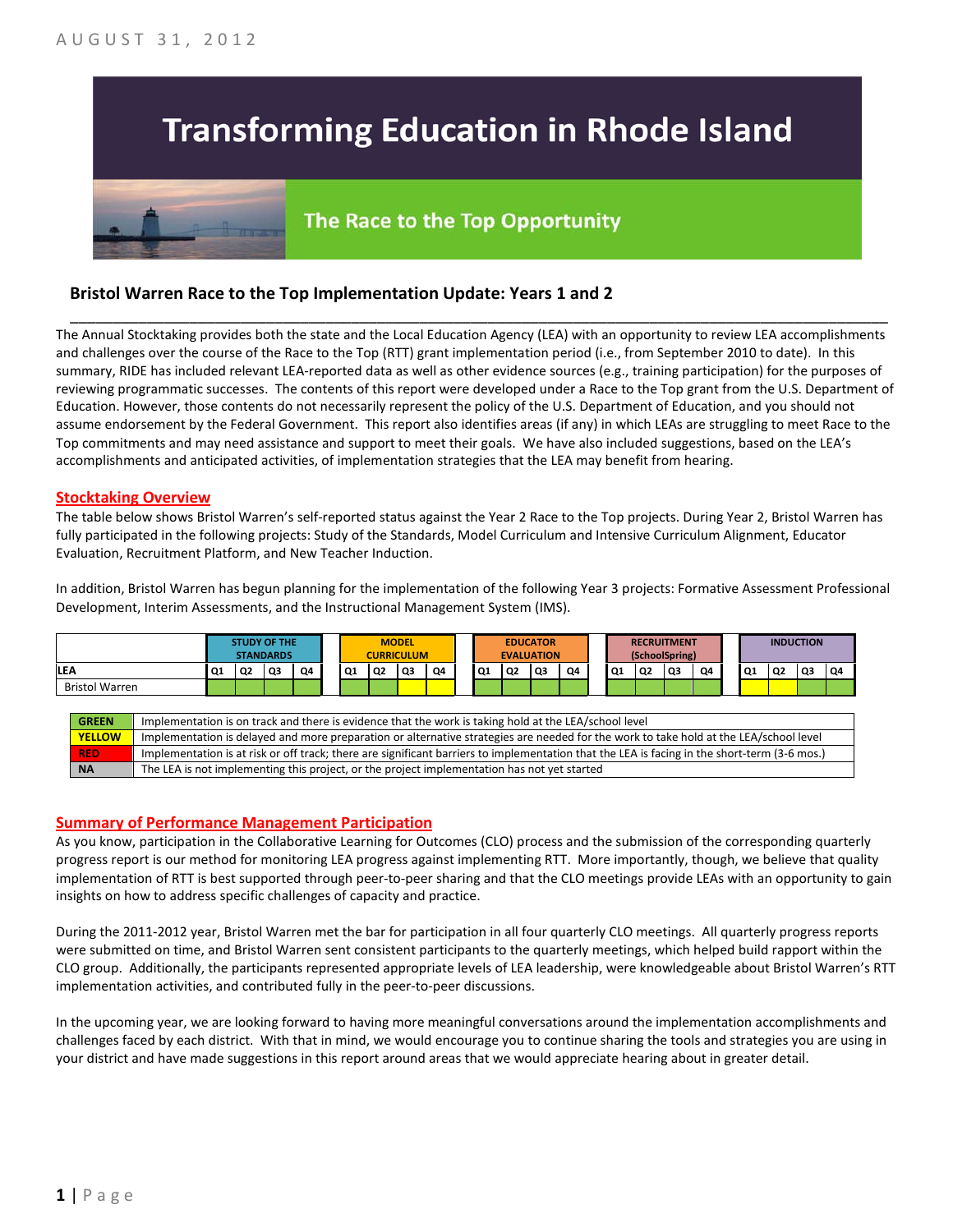#### **System of Support 1: Standards and Curriculum**

As of July 2012, Bristol Warren is on track against the System of Support 1 Years 1 and 2 commitments and tasks for Race to the Top, reflected in the tables below. Based on the quarterly progress reports submitted by Bristol Warren, we have assessed the district as 'on track,' 'delayed,' or 'off track/at risk' on each task utilizing the criteria described on page 1 of this report.

| <b>Study of the Standards</b>                                   | Year 1:<br>SY10-11 | Year 2:<br>SY11-12 |  |
|-----------------------------------------------------------------|--------------------|--------------------|--|
| Identify educators to participate in the Study of the Standards | $X^*$              |                    |  |
| Specify names and invite participants                           |                    |                    |  |
| Coordinate schedule with RIDE for all participants              |                    |                    |  |
| Complete planned educator training                              | $\mathbf{\Lambda}$ |                    |  |

*\*Please note: the 'x' in the above table represents the anticipated completion timeline set by RIDE, not when the district completed the task.*

| Intensive Curriculum Alignment and Model Curriculum Development                                                                                                                                                                                           |   |   | Year 2:<br>SY11-12 |
|-----------------------------------------------------------------------------------------------------------------------------------------------------------------------------------------------------------------------------------------------------------|---|---|--------------------|
| Develop and communicate a multi-year Transition Plan for the Common Core State Standards implementation, including clear<br>expectations for school level transition benchmarks and a plan for developing a curriculum aligned to the CCSS in grades K-12 |   |   | ⋏                  |
| Identify opportunities for educators to work collaboratively to deepen understanding of CCSS (e.g. Common Planning Time, grade<br>level team, department meetings, faculty meetings)                                                                      |   |   | χ                  |
| Conduct analyses of each core curricula to ensure that each is aligned to standards, guaranteed and viable                                                                                                                                                | X |   |                    |
| ldentify which, if any, curriculum development is needed as well as the method by which curriculum will be developed (i.e. Model<br>Curriculum with the Charles A. Dana Center, through an LEA cohort, or individually)                                   | x | x |                    |
| Create implementation plan, including the identification of aligned resources, to support roll out of new curricula                                                                                                                                       |   | x | χ                  |
| Develop curriculum aligned to the Common Core State Standards, including participation in Dana Center curriculum writing and<br>leadership sessions (if applicable)                                                                                       |   | x | χ                  |

As noted in Bristol Warren's quarterly progress reports, the district sent educators to the Study of the Standards training sessions, which met their RTT goals (i.e., 4 per building). Bristol Warren distributed the standards guidebooks in hard copy to all teachers at the start of the 2011-2012 school year.

To encourage teacher engagement in the transition to the Common Core State Standards (CCSS), teachers involved with the Dana Center curriculum development projects participated in additional standards training during summer 2011. Bristol Warren distributed and posted several support documents (science K-12 year-at-a-glance, scope and sequence, units of study, and model lesson plans) on its website and established a transition plan. Additionally, the district sent all elementary, middle, and high school math teachers to supplemental professional development geared toward increasing readiness to transition through focusing on text complexity, developing textdependent questions, and deepening understanding of the mathematics standards.

Bristol Warren has made significant progress against implementing a guaranteed and viable curriculum aligned to the new standards. During the 2011-2012 school year, Bristol Warren was involved in the Dana Center intensive science curriculum development in partnership with Portsmouth, Little Compton, and Tiverton. In addition, RIDE is pleased to note that these districts were awarded mini-grant funding to continue their professional learning community (PLC) work focused on literacy strategies to support science learning. In spring 2012, Bristol Warren and Tiverton Public Schools were also awarded a supplemental mini-grant from RIDE to support their transition to the math CCSS. This will help the districts prepare for their upcoming mathematics curriculum development work with the Dana Center.

In its quarterly progress reports, Bristol Warren noted that it has encountered the following challenges around this work:

- The Study of the Standards sessions provided through RTT do not adequately support full district awareness and understanding
- Intensive professional development around content is needed for teachers, especially at the K-8 levels
- Common assessments need to be developed/utilized by the district

We want to commend Bristol Warren on its collaboration (both in-district and cross-district) around resources and strategies that will deepen educator understanding of the new Common Core State Standards and accelerate the implementation of the new standards at the classroom level. In the upcoming CLO meetings, we hope that you will take the opportunity to share the curriculum materials you are developing with your fellow CLO colleagues, or with all districts through the Instructional Management System (IMS).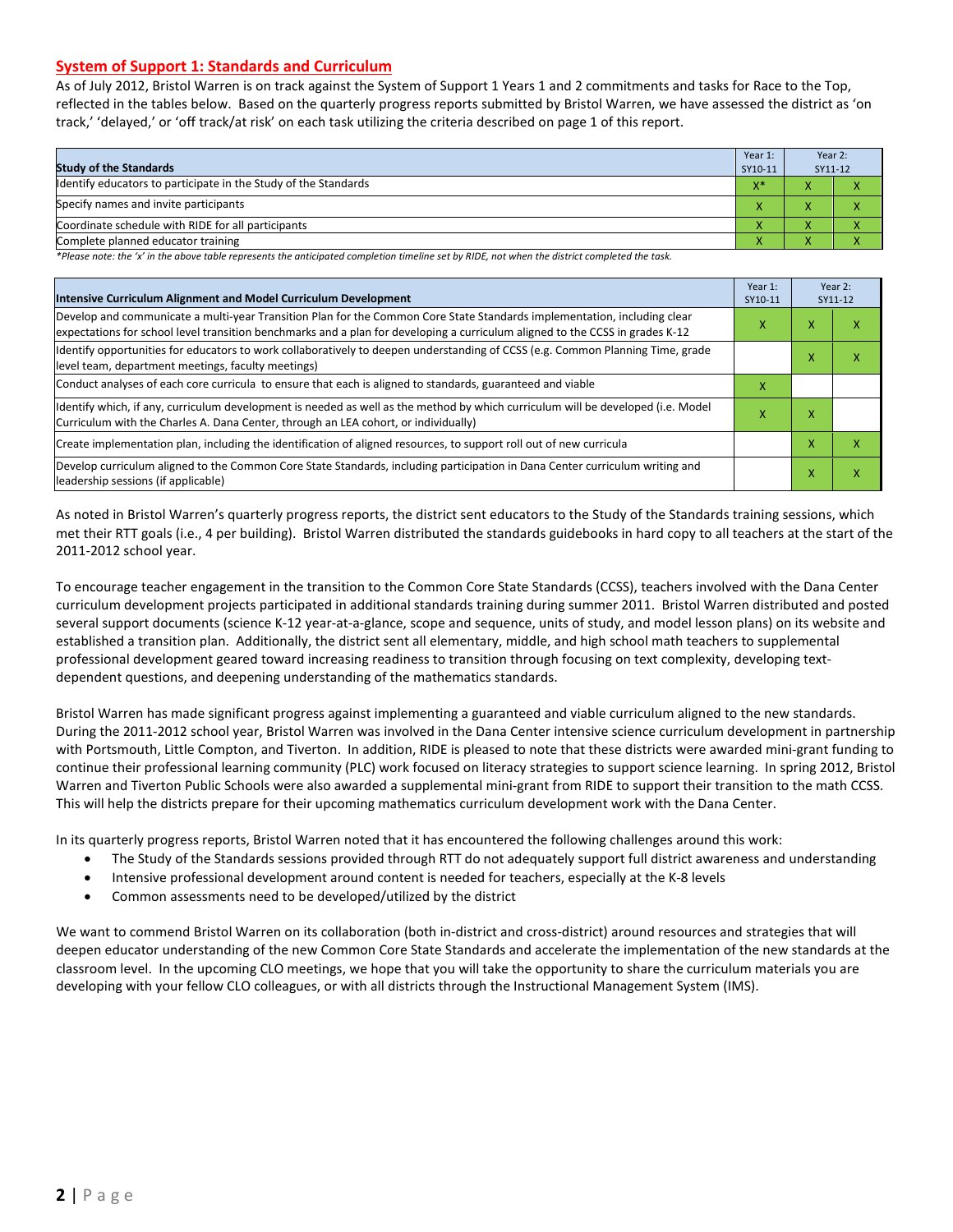#### **System of Support 2: Instructional Improvement Systems**

As of July 2012, Bristol Warren is on track against the System of Support 2 Years 1 and 2 commitments and tasks for Race to the Top. We want to thank the district for its participation in the RISSA-RISTE-RIDE Data Team meetings, which have helped inform RIDE's implementation strategy for the RTT data systems.

Bristol Warren indicated to RIDE that it will partially implement the Formative Assessment professional development during the upcoming school year, and the district has registered to attend facilitator orientation training. RIDE anticipates that the district will also implement the Interim Assessments and has registered/attended training on the administration and scoring of the Interim Assessments, which is taking place in September 2012.

Additionally, the district has attended training sessions on the Instructional Management System (IMS) Primary (Pinnacle) and RtI (Exceed) platforms. In the upcoming weeks, RIDE will be providing refresher trainings on all components of the IMS. We encourage all districts that plan to implement the IMS during the upcoming school year to consider sending applicable staff members to those sessions.

RIDE would like to remind the district that several crucial steps must be taken before the district can implement any of the RTT data systems (including the IMS and Educator Performance and Support System (EPSS)). Additionally, some functionality in the IMS is dependent upon the timely submission of Teacher-Course-Student data. For questions or concerns, contac[t helpdesk@RIDE.ri.gov](mailto:helpdesk@RIDE.ri.gov)

In the upcoming CLO sessions, we look forward to hearing about the successes and challenges that Bristol Warren has encountered while implementing these systems, as well as the district's progress around building teacher engagement in the various IMS tools and resources. Additionally, for those participating in the Data-Use professional development, we would be interested in hearing some of the strategies that Bristol Warren has learned regarding deepening collaboration around data and using data to change instructional outcomes.

| <b>Formative Assessment Online Professional Development Modules</b>                                                                                                                                      | Year 1:<br>SY10-11 | Year 2:<br>SY11-12 |
|----------------------------------------------------------------------------------------------------------------------------------------------------------------------------------------------------------|--------------------|--------------------|
| Create multivear plan for implementation of formative assessment PD modules, including the process and timelines by which all<br>educators will participate in the formative assessment training modules |                    |                    |
| Identify facilitators who will support the implementation of formative assessment practices in daily instruction                                                                                         |                    |                    |

| <b>Instructional Management System (IMS)</b>                                                                                                                                                                                           | Year 1:<br>SY10-11                            |   | Year 2:<br>SY11-12 |
|----------------------------------------------------------------------------------------------------------------------------------------------------------------------------------------------------------------------------------------|-----------------------------------------------|---|--------------------|
| Designate an LEA data steward to support decision making around data collections and systems implementation and to provide input<br>and feedback on data initiatives through designated representatives                                | <b>Identify</b><br><b>LEA Data</b><br>Steward | x |                    |
| Maintain data quality standards of local student information systems and upload local assessment data and program information as<br>required by RIDE in a timely manner                                                                | x                                             | x |                    |
| Review the RIDE IMS Training Plan and develop a multiyear training and implementation plan to provide all educators with access<br>and training on the system                                                                          |                                               |   |                    |
| Based on IMS Training Plan guidance, register and attend training for Administrative Users (i.e. users who will maintain and configure<br>both the Primary IMS and RtI Module) and LEA Trainers (i.e. staff to be trained as trainers) |                                               |   |                    |
| Following RIDE training, LEA Administrative Users and LEA Trainers configure the IMS for educator use and to provide end users with<br>access and training needed to utilize the IMS for daily activities                              |                                               |   |                    |

| <b>Interim Assessments</b>                                                                                                                                                              | Year 1:<br>SY10-11 | Year 2:<br>SY11-12 |
|-----------------------------------------------------------------------------------------------------------------------------------------------------------------------------------------|--------------------|--------------------|
| Identify method by which all educators will have access to interim assessments                                                                                                          |                    |                    |
| Develop timeline for training of all educators in the use of interim assessments utilizing train-the-trainer model                                                                      |                    | x                  |
| Develop protocols or expectations regarding the use of interim assessment to inform instruction including timelines for<br>administration and process for scoring and reporting results |                    |                    |

Based on information provided to RIDE, we anticipate that Bristol Warren will implement the 'Data Use' professional development during school year 2013-2014.

| 'Data Use' Professional Development                                                                                                                                                                                                                                                     | Year 1:<br>SY10-11 | Year 2:<br>SY11-12 |
|-----------------------------------------------------------------------------------------------------------------------------------------------------------------------------------------------------------------------------------------------------------------------------------------|--------------------|--------------------|
| Complete a needs assessment survey indicating the use of and collaboration around data within schools and across the LEA                                                                                                                                                                |                    |                    |
| Based on RIDE implementation plan, determine the timing (i.e. Year 1, Year 2, or staggered across Year 1 and Year 2) of LEA<br>participation in 'Data Use' Professional Development and provide RIDE with the schools that will participate in Year 1 and/or Year 2<br>training cohorts |                    | л                  |
| In coordination with RIDE, select 'Data Use' training dates for each cohort of schools, as applicable                                                                                                                                                                                   |                    | Year 1             |
| ldentify and provide RIDE with the leadership team members from each school who will participate in the Year 1 and/or Year 2<br>training cohorts, as applicable                                                                                                                         |                    | Year 1             |

*\* Please note that, for this project, 'year 1' refers to cohort 1 taking place during the 2012-2013 school year, and 'year 2' refers to cohort 2 taking place during the 2013-2014 school year.*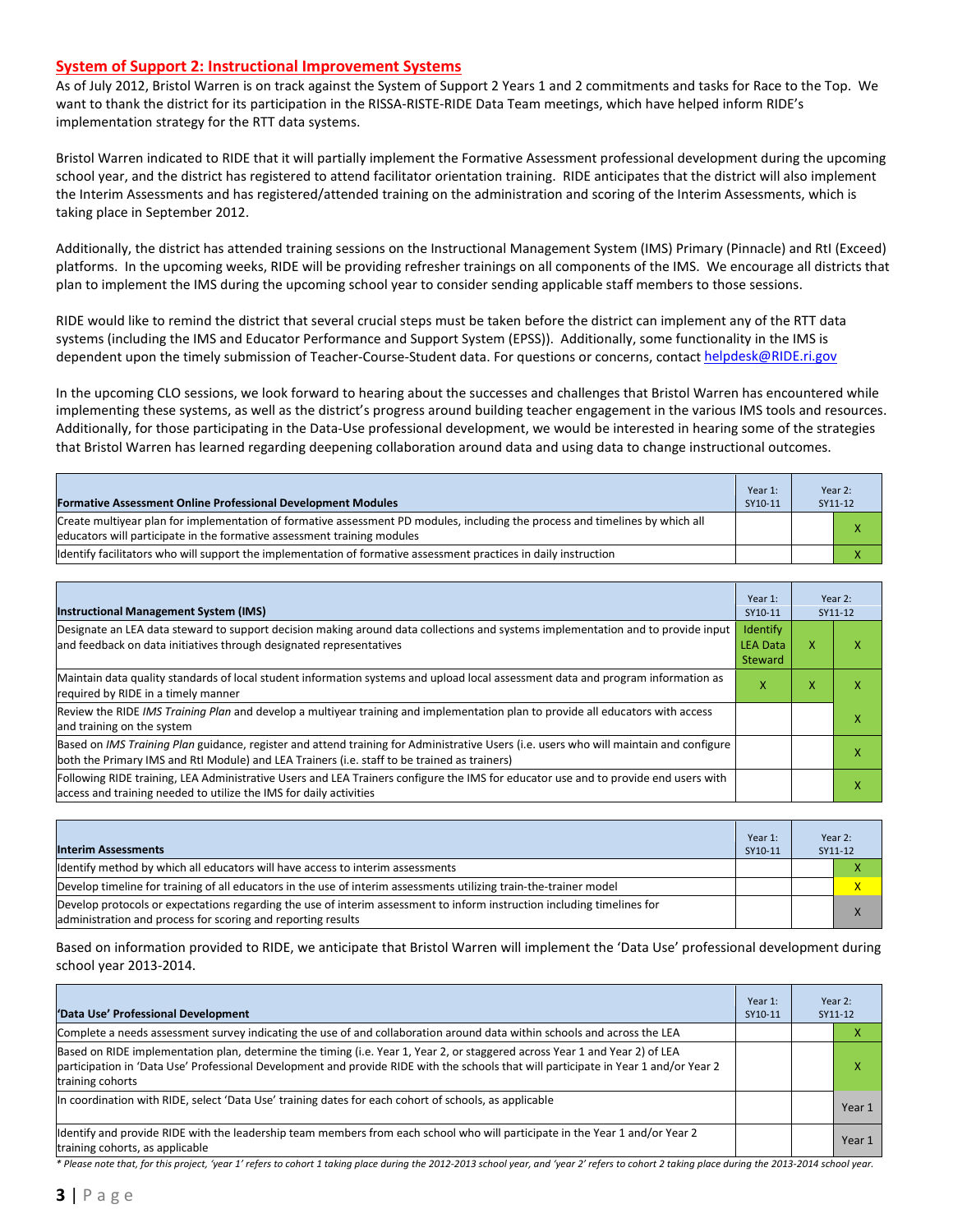#### **System of Support 3: Educator Effectiveness**

As of July 2012, Bristol Warren is on track against the System of Support 3 Years 1 and 2 commitments and tasks for Race to the Top.

| <b>Educator Evaluation</b>                                                                                                                                                                            |   |                           | Year 2:<br>SY11-12 |
|-------------------------------------------------------------------------------------------------------------------------------------------------------------------------------------------------------|---|---------------------------|--------------------|
| Participate in educator evaluation model design, development and refinement feedback opportunities.                                                                                                   | x | x                         | x                  |
| Identify District Evaluation Committee members, responsible for monitoring the implementation of the system and providing<br>recommendations to LEA leadership teams.                                 | x | X                         | x                  |
| Participate in field testing to support RI Model development                                                                                                                                          | X |                           |                    |
| Identify individuals who will serve as primary and, if applicable, secondary/complementary evaluators                                                                                                 | X |                           | x                  |
| Send all required evaluators to RIDE-provided evaluator training on model; Send evaluators and system administrators to training on<br>the Educator Performance Support System (EPSS) data system     | X | X                         | X                  |
| Examine LEA Policies and Contracts for Challenges; where applicable, consider memorandums of understanding or contract renewal<br>language which will support district implementation of evaluations. |   | $\boldsymbol{\mathsf{x}}$ | X                  |
| Create a plan for the appropriate use of funds to support implementation of educator evaluation system.                                                                                               |   |                           | X                  |
| Complete required RI Model components of educators and building administrator evaluations.                                                                                                            |   |                           | X                  |
| Submit evaluation data and documentation (e.g. component and summative level ratings, verified rosters); provide other requested<br>linformation to support RIDE research and system improvement.     |   |                           | X                  |

Based on its quarterly progress reports, Bristol Warren has implemented all components of the Rhode Island Model for teacher and building administrator evaluations and submitted summative ratings to RIDE. Additionally, Bristol Warren created a District Evaluation Committee (composed of teachers, support personnel, principals, central office staff, and union reps) which has been submitted to RIDE.

To support teacher understanding of the evaluation process, all Bristol Warren teachers received a copy of the Rhode Island Model Evaluation Guidebook during the 2011-2012 school year. The district also invited teacher leaders to attend a portion of the district administrative retreat, where ample time was allocated to collaboratively review the evaluation model. The superintendent and schoolbased administrators continued to meet regularly with faculty and staff throughout the year to communicate district expectations around the evaluation system. In preparation for the close out of the evaluation cycle, the Superintendent addressed all elementary teachers during a professional development day and prepared a PowerPoint presentation to be delivered to middle and high school faculty.

Bristol Warren attended all evaluation training modules offered by RIDE during the 2011-2012 school year. Currently, participants from the district are registered for the upcoming summer training. We want to remind the district that all personnel responsible for evaluating teachers and building administrators must attend Academy training during summer 2012, as well as two half-days of additional professional development taking place over the 2012-2013 school year and online observation practice; personnel responsible for evaluating both teachers and building administrators (e.g., a principal who evaluates teachers and an assistant principal) are only required to attend the *Academy for Personnel Evaluating Teachers*.

In their quarterly progress report, Bristol Warren noted that they have encountered the following challenges around this work:

- Difficulty addressing holistic model questions from faculty due to 'just in time' module training schedule
- The timeline for determining rehire decisions for non-tenured teachers is earlier than the evaluation deadline (March  $1<sup>st</sup>$ )
- A need to develop and monitor the quality of SLOs

RIDE has appreciated Bristol Warren's collaboration and thought partnership around the development and refinement of educator evaluation processes. Through their participation advisory committees, RIDE has received valuable feedback on model refinement and the cyclical evaluation process. We hope that this additional level of participation has been as beneficial to the district as it has been to RIDE.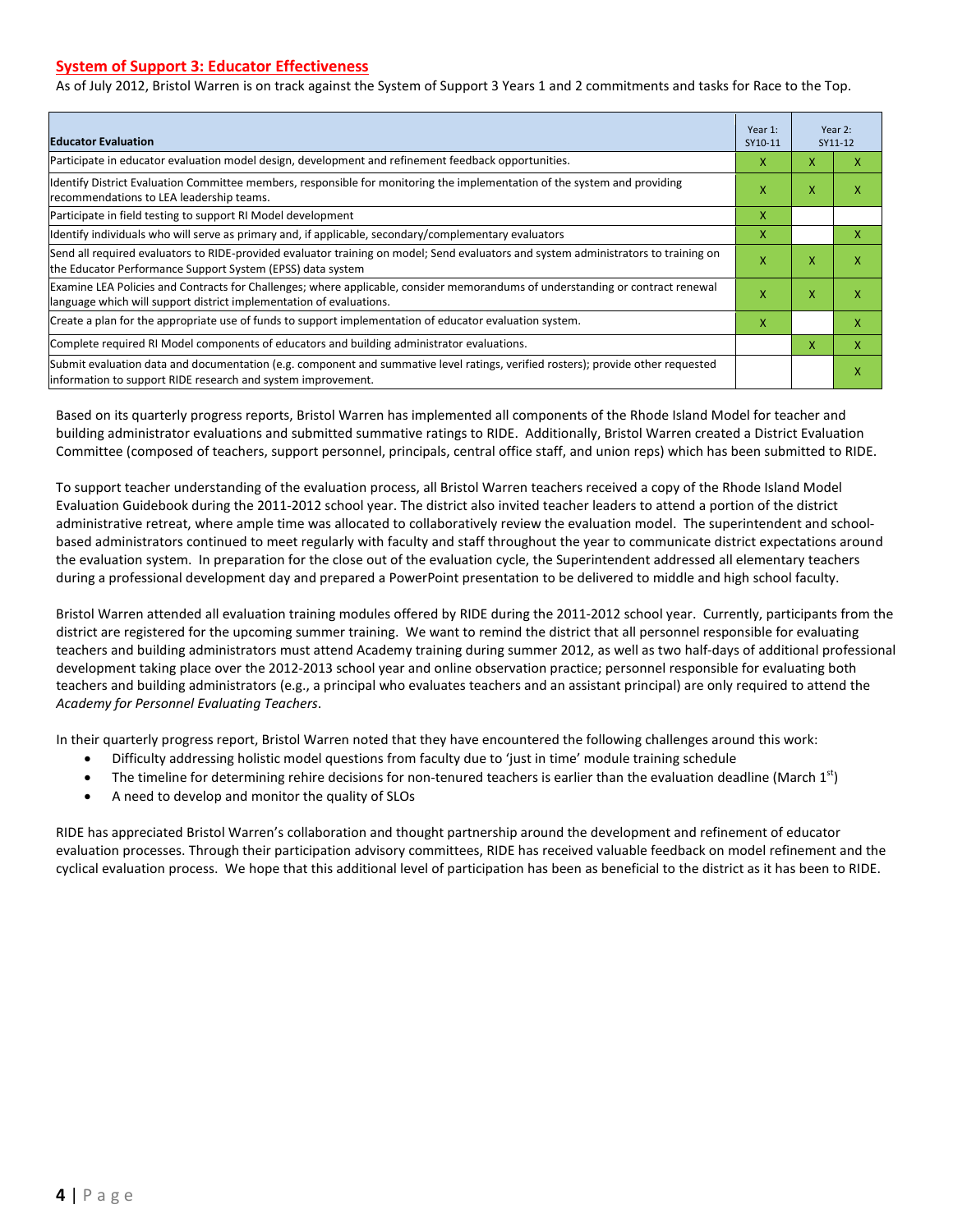#### **System of Support 4: Human Capital Development**

As of July 2012, Bristol Warren is on-track against the System of Support 4 year 1 and 2 commitments and tasks for Race to the Top.

| <b>Recruitment (SchoolSpring)</b>                                                            | Year 1:<br>SY10-11 | Year 2:<br>SY11-12 |
|----------------------------------------------------------------------------------------------|--------------------|--------------------|
| Provide RIDE with feedback on the desired functionality of a state-wide recruitment platform | X                  |                    |
| Attend orientation sessions with selected vendor and train relevant personnel as needed      |                    |                    |
| Post open positions using the state-wide Recruitment Platform (SchoolSpring)                 |                    |                    |

| <b>Beginning Teacher Induction</b>                                                                                                                                            | Year 1:<br>SY10-11 | Year 2:<br>SY11-12 |
|-------------------------------------------------------------------------------------------------------------------------------------------------------------------------------|--------------------|--------------------|
| Provide RIDE with feedback around the proposed design of the Induction Coach program                                                                                          | x                  |                    |
| If applicable, recommend potential Induction Coaches to RIDE                                                                                                                  | x                  |                    |
| Review and revise hiring policies, timelines and processes in order to support appropriate and timely projections for anticipated hires<br>requiring induction coach services |                    |                    |
| Provide RIDE with list of beginning teachers who will receive Induction Coach support in a timely manner in order to ensure that all<br>beginning teachers have coaching      |                    |                    |
| Participate in RIDE-provided information opportunities in order to learn about induction coach program                                                                        | x                  |                    |

In preparation for the 2012-2013 school year, Bristol Warren continued utilizing the SchoolSpring recruitment platform to recruit for open positions.

During the 2011-2012 school year, Bristol Warren had 9 beginning teachers which were supported by RIDE induction coaches. For new teachers who did not meet the requirements of the RIDE Beginning Teacher Induction Program, Bristol Warren continued to utilize its own mentoring program.

In their quarterly progress report, Bristol Warren noted that they have encountered the following challenges around this work:

- Initial communication between induction coaches, central office and building administrators was inadequate
- Sustainability of the induction program beyond Race to the Top

In the upcoming CLO sessions, RIDE looks forward to engaging in a deeper conversation around the revisions that Bristol Warren and other LEAs have made to their hiring policies, timelines and processes in order to support broader human capital initiatives including recruitment of highly qualified and diverse candidates and providing data-driven induction support to beginning teachers.